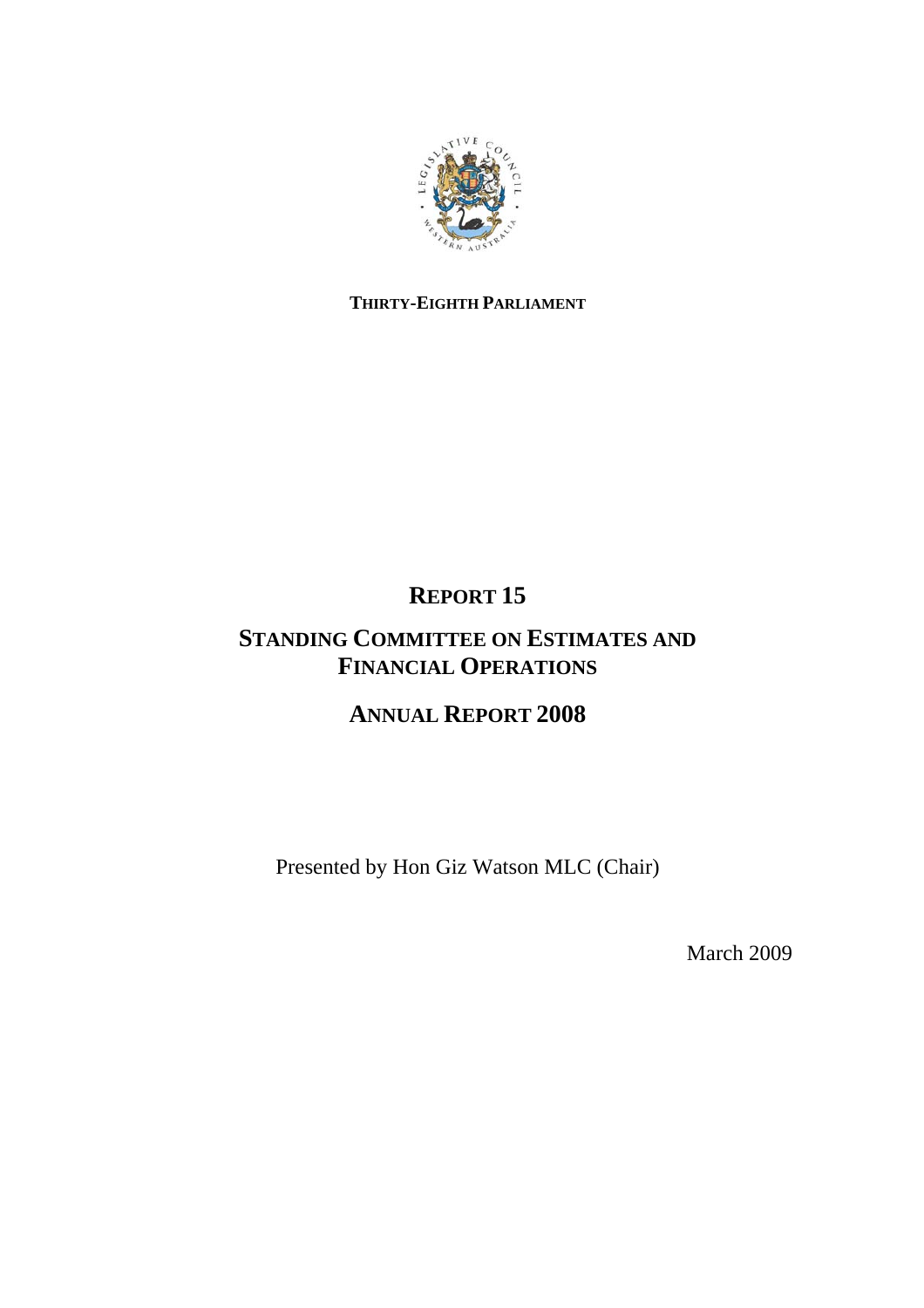## **STANDING COMMITTEE ON ESTIMATES AND FINANCIAL OPERATIONS**

### **Date first appointed:**

30 June 2005

### **Terms of Reference:**

The following is an extract from Schedule 1 of the Legislative Council Standing Orders:

## "**2. Standing Committee on Estimates and Financial Operations**

- 2.1 An *Estimates and Financial Operations Committee* is established.
- 2.2 The Committee consists of 5 Members, 3 of whom shall be non-government Members.
- 2.3 The functions of the Committee are to consider and report on
	- (a) the estimates of expenditure laid before the Council each year;
	- (b) any matter relating to the financial administration of the State;
	- (c) any bill or other matter relating to the foregoing functions referred by the House;
	- (d) to consult regularly with the Auditor General and any person holding an office of a like character."

## **Members as at the time of this inquiry:**

| Hon Giz Watson MLC (Chair)                                | Hon Sheila Mills MLC          |  |  |
|-----------------------------------------------------------|-------------------------------|--|--|
| Hon Ken Travers MLC (Deputy Chair)                        | Hon Helen Morton MLC          |  |  |
| Hon Brian Ellis MLC                                       |                               |  |  |
| Staff as at the time of this inquiry:                     |                               |  |  |
| Lisa Peterson, Advisory Officer (General)                 | Renae Jewell, Committee Clerk |  |  |
| <b>Address:</b>                                           |                               |  |  |
| Parliament House, Perth WA 6000, Telephone (08) 9222 7222 |                               |  |  |
| lcco@parliament.wa.gov.au                                 |                               |  |  |
| Website: http://www.parliament.wa.gov.au                  |                               |  |  |

#### **ISBN 978 1 921243 86 8**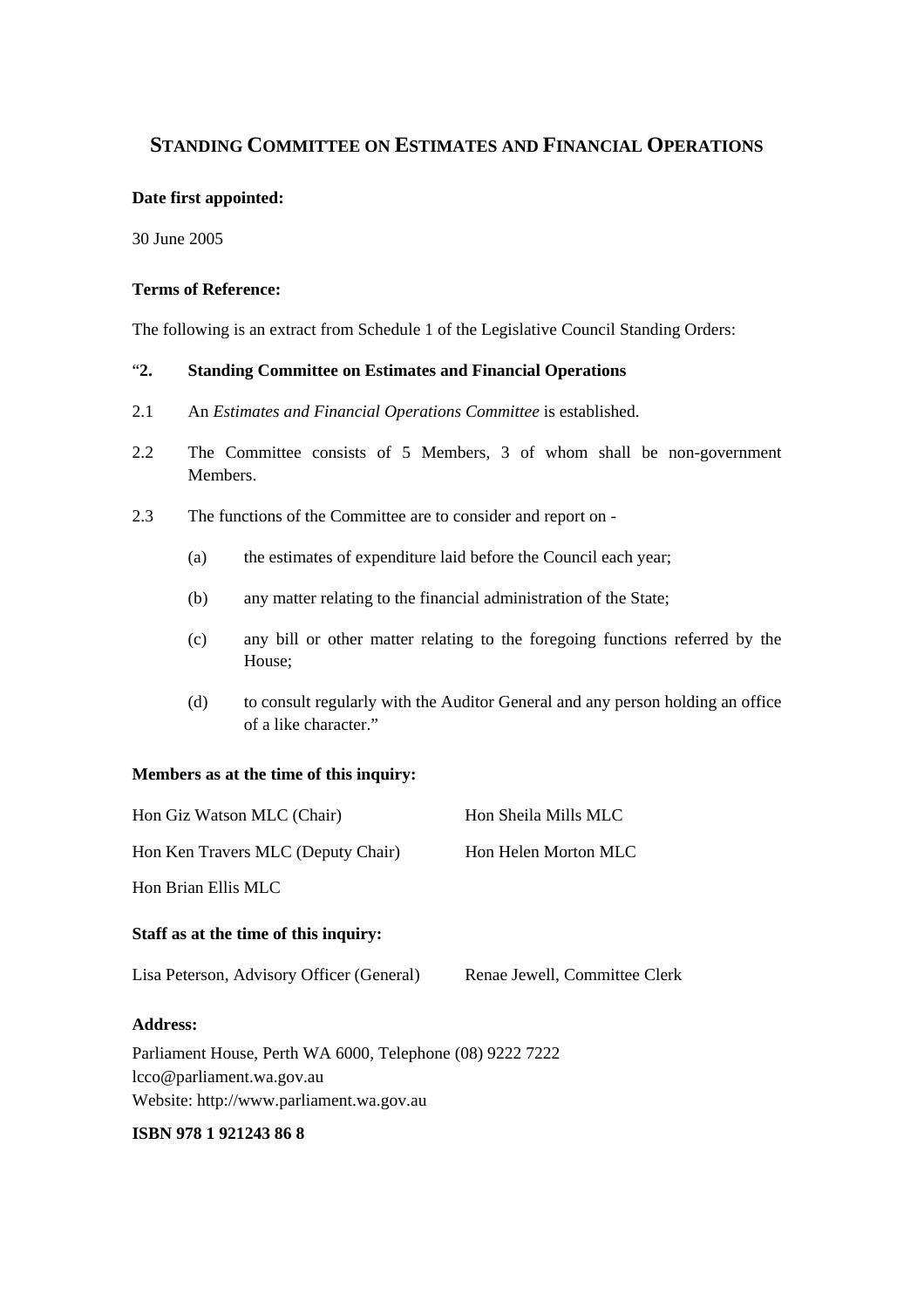| $\mathbf{1}$   |                                                                               |
|----------------|-------------------------------------------------------------------------------|
|                |                                                                               |
|                |                                                                               |
|                |                                                                               |
| $\overline{2}$ |                                                                               |
|                |                                                                               |
|                |                                                                               |
|                |                                                                               |
|                |                                                                               |
|                |                                                                               |
|                | Inquiry into the Memorandum of Understanding between Balga Senior High School |
|                | and Manufacturing Industry Training Services Pty Ltd (The Balga Works         |
|                |                                                                               |
|                |                                                                               |
|                |                                                                               |
|                |                                                                               |
|                |                                                                               |
|                |                                                                               |
|                |                                                                               |
|                |                                                                               |
|                | Review of the presentation of the Budget Statements by the Department of      |
|                |                                                                               |
| 3              |                                                                               |
|                |                                                                               |
|                |                                                                               |
|                |                                                                               |
| 4              |                                                                               |

## **CONTENTS**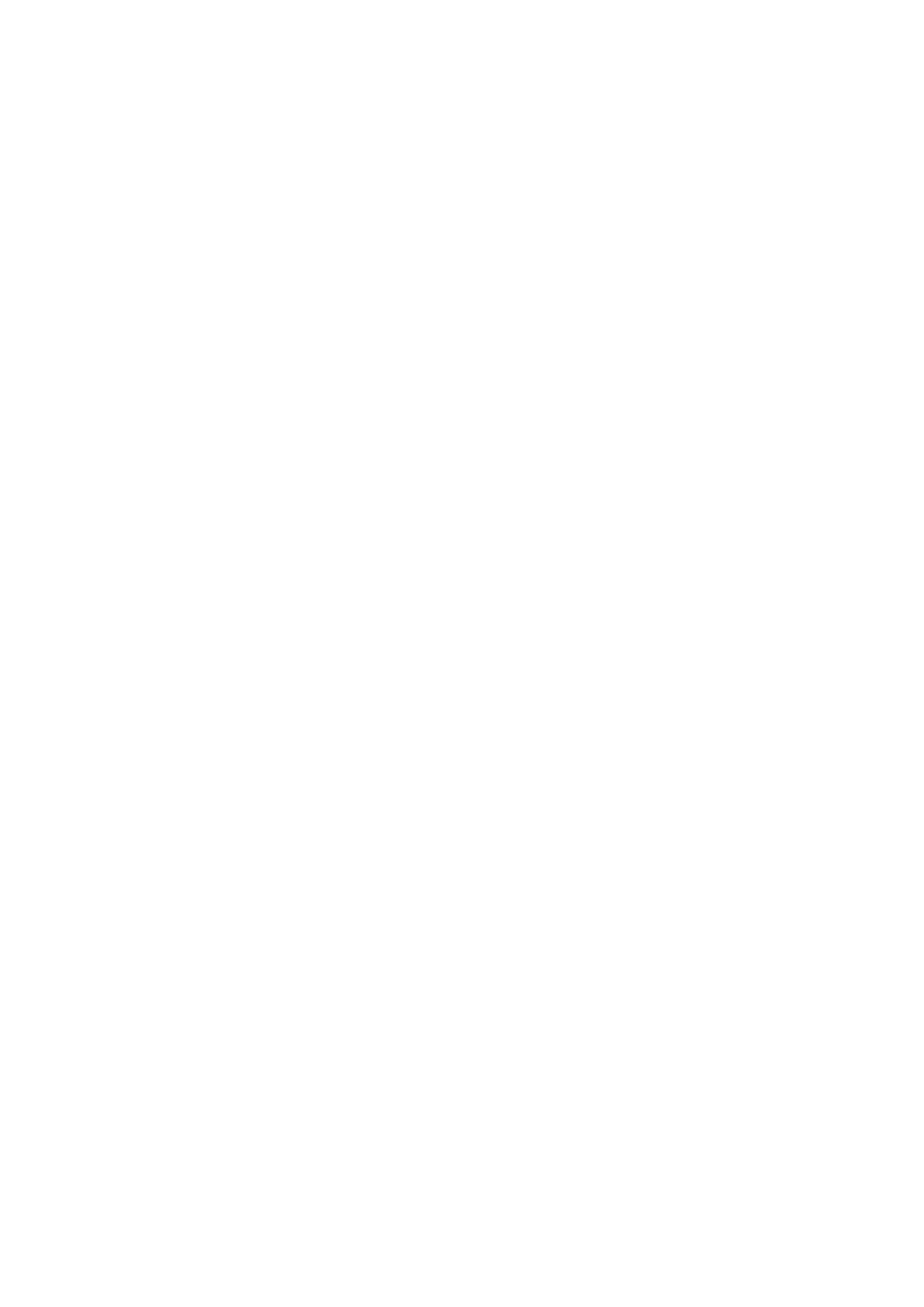## **REPORT OF THE STANDING COMMITTEE ON ESTIMATES AND FINANCIAL OPERATIONS**

## **ANNUAL REPORT 2008**

### **1 INTRODUCTION**

1.1 This report provides an overview of the work of the Standing Committee on Estimates and Financial Operations (**Committee**) conducted during the fourth year of the Thirty-Seventh Parliament and the first year of the Thirty Eighth Parliament, between 1 January 2008 and 31 December 2008 (**report period**).

## **History and Purpose**

- 1.2 On 30 June 2005 the Legislative Council (**Council**) appointed the Committee. The Committee is a standing committee, which means that its existence is not linked to a particular inquiry or to a particular time period and it continues until the Council decides otherwise.
- 1.3 Scrutiny of the estimates of expenditure and the financial operations of government is a major function of the Council. Since the establishment of the modern Legislative Council committee system in 1989, this function has been the responsibility of both standing finance committees (such as the Committee) and *ad hoc* Budget review committees (such as annually constituted estimates committees).
- 1.4 Review of the committee system in 1997 and again in 2005 led to changes in the area of the Council's consideration of the annual estimates of expenditure and the financial operations of Government, the most recent changes being reflected in the appointment of the Committee.
- 1.5 The functions of the Committee are to consider and report on matters relating to the estimates of expenditure laid before the Council each year and the financial administration of the State. The Committee's terms of reference are extremely broad, enabling the Committee to initiate investigations relating to any aspect of the financial administration of the State. This includes inquiry into any matter relating to past, current, proposed and future expenditure by the public sector.
- 1.6 The terms of reference of the Committee are: $1$

Schedule 1, Standing Orders of the Legislative Council.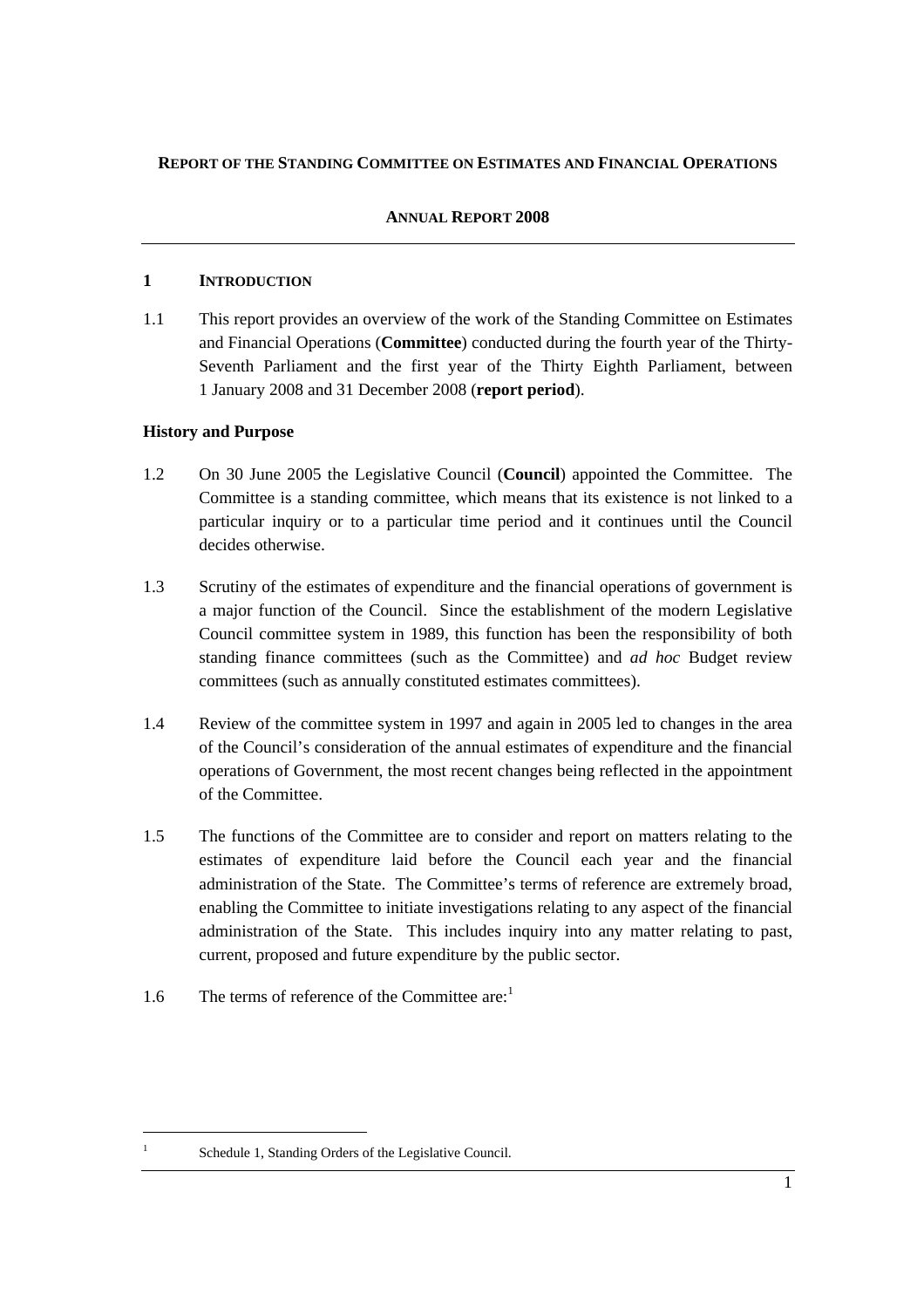| 2.  | <b>Estimates and Financial Operations Committee</b>                                                           |  |  |
|-----|---------------------------------------------------------------------------------------------------------------|--|--|
| 2.1 | Estimates and Financial Operations Committee<br>is<br>An<br>established.                                      |  |  |
| 2.2 | The Committee consists of 5 Members, 3 of whom shall be non-<br>Government Members.                           |  |  |
| 2.3 | The functions of the Committee are to consider and report on -                                                |  |  |
|     | the estimates of expenditure laid before the Council<br>$\left(a\right)$<br>each year;                        |  |  |
|     | (b)<br>any matter relating to the financial administration of<br><i>the State</i> ;                           |  |  |
|     | any Bill or other matter relating to the foregoing<br>(c)<br>functions referred by the House; and             |  |  |
|     | to consult regularly with the Auditor General and any<br>(d)<br>person holding an office of a like character. |  |  |

## **Membership**

- 1.7 The Committee comprises five Members of Parliament appointed by the Council.
- 1.8 During the report period the Committee comprised the following Members: Hon Giz Watson MLC (Chair), Hon Ken Travers MLC (Deputy Chair), Hon Sheila Mills MLC, Helen Morton MLC and Hon Brian Ellis MLC.
- 1.9 It is significant to note that the Committee is required by the Standing Orders of the Council to have a non-Government majority.<sup>2</sup>

## **Staff**

- 1.10 The Committee is supported by the Legislative Council Committee Office. During the report period the Committee was staffed by: Lisa Peterson, Advisory Officer (General); Paul Grant, Clerk Assistant (Committees), Suzanne Veletta, Advisory Officer (General), Lisa Parrella, Committee Clerk, Carolyna Malouf, Committee Clerk and Renae Jewell, Committee Clerk.
- 1.11 The Committee extends its thanks to the staff of the Legislative Council Committee Office for their valuable assistance.

Western Australia, Legislative Council, *Parliamentary Debates (Hansard),* 30 June 2005, p3730.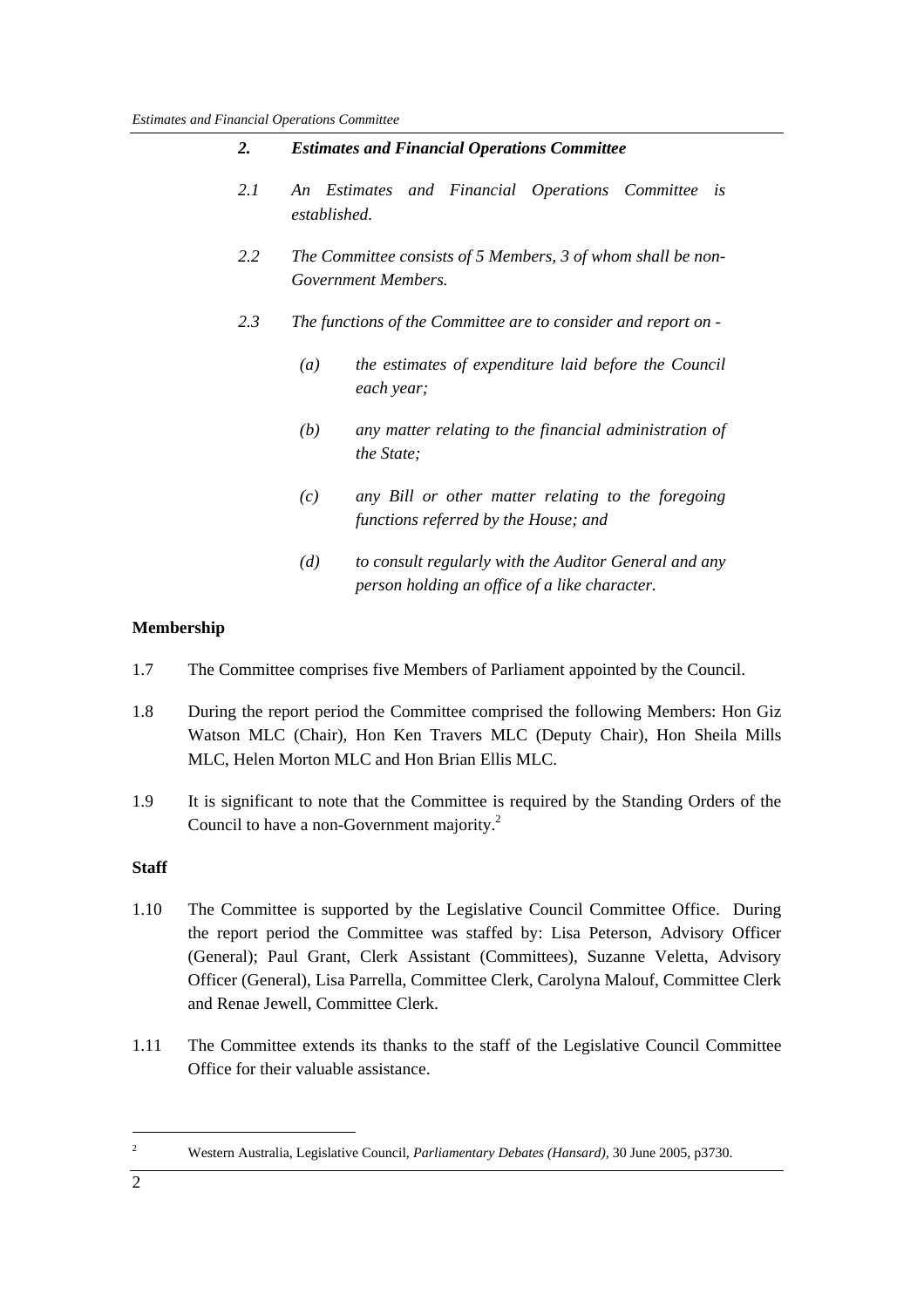## **2 ACTIVITIES OF THE COMMITTEE DURING THE REPORT PERIOD**

#### **Estimates of Expenditure Review - 2008/09 Budget Estimates**

- 2.1 Government revenue goes into the Consolidated Account<sup>3</sup>, which is the major source of funding for the State public sector.<sup>4</sup> The 'estimates of expenditure' comprise the Appropriation (Consolidated Account) Bills and the supporting documentation (**Budget Papers**). On an annual basis these are presented to Parliament in order that the Government may access or 'appropriate' money from the Consolidated Account to fund expenditure by the Government over a given financial year.<sup>5</sup>
- 2.2 It is a function of the Committee to consider and report on the estimates of expenditure laid before the Council each year.
- 2.3 Historically in the Legislative Council annual budget estimates hearings were held over three to four days during which Members could ask questions relating to the Budget Papers. This has always provided an opportunity for the involvement of all Members of the Council not just the Members of a particular committee. Noting various criticisms about this process, the Committee has adopted an innovative procedure for the examination of the annual estimates of expenditure whereby the Committee holds estimates hearings throughout the year (**Ongoing Hearings**), as well as holding hearings on one to three consecutive days after the Budget Papers are tabled in the Council (**Annual Hearings**).

#### *Annual Hearings*

- 2.4 The Annual Hearings were held on 28 May 2008. The Committee heard from the following agencies:
	- Department of Education and Training
	- Country High School Hostels Authority
	- Department of Housing and Works
	- Disability Services Commission
	- Main Roads Western Australia
	- Department for Communities

<sup>3</sup> Subsequent to the assent of the *Financial Management Act 2006* on 21 December 2006, the Consolidated Fund is now called the Consolidated Account.

<sup>4</sup> The major revenue sources for the Western Australian Government include taxes, imposts, fines, rates, duties, royalties and Commonwealth Government grants: section 64, *Constitution Act 1889*, and section 8 of the *Financial Management Act 2006*.

<sup>5</sup> Section 72, *Constitution Act 1889*.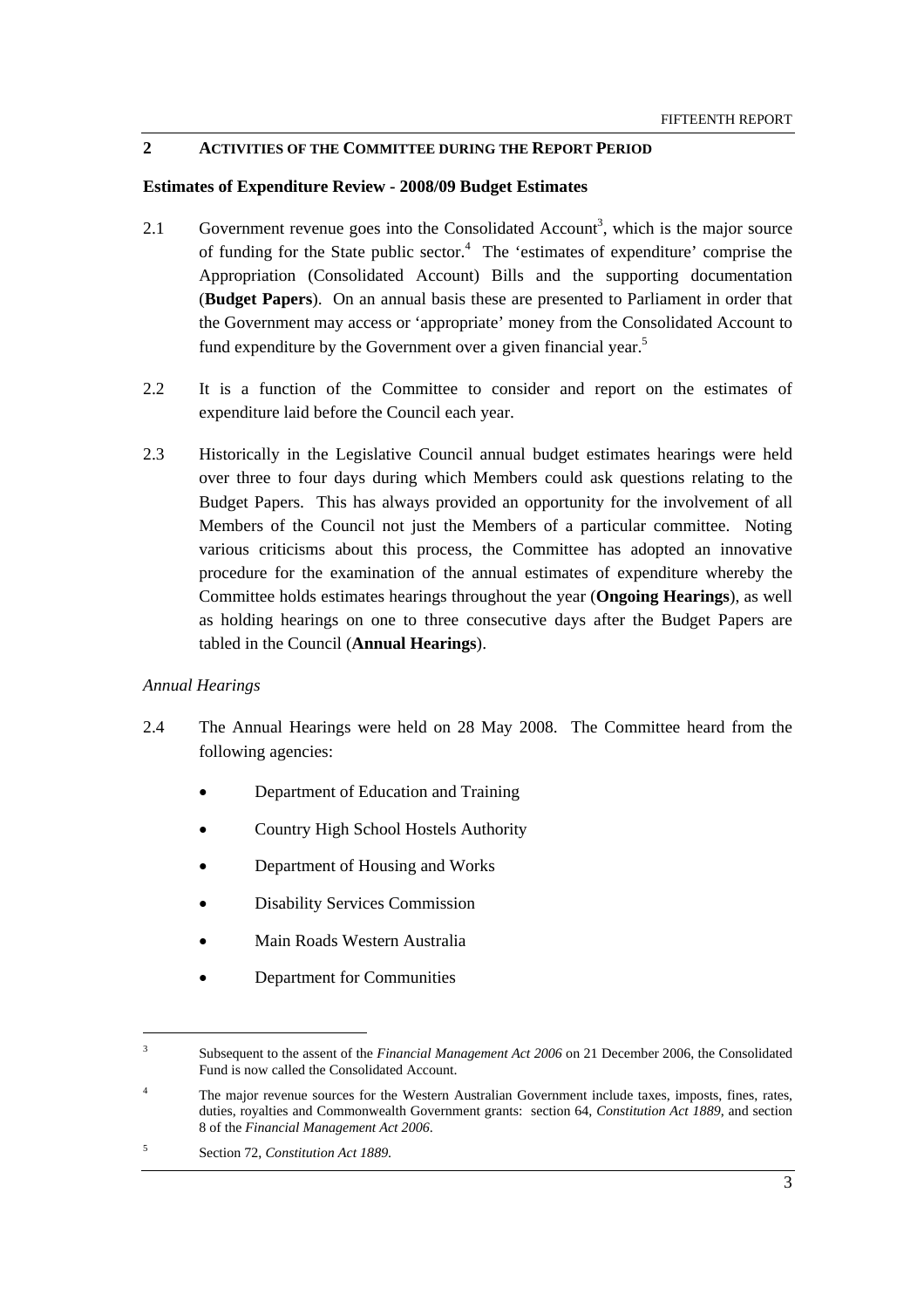- Department for Child Protection
- Office of Shared Services
- Department of Environment and Conservation
- Department of Agriculture and Food
- 2.5 All Members of the Council were notified of the hearings and invited to participate.
- 2.6 All of the hearings were public and the proceedings were recorded by *Hansard*. Full transcripts of evidence taken at the hearings can be found at the Committee's web page.<sup>6</sup>
- 2.7 The Committee refers readers to its  $14<sup>th</sup>$  Report in relation to the 2008/09 annual budget estimates hearings for further information.<sup>7</sup>

## *Ongoing Hearings*

- 2.8 The Committee conducted Ongoing Hearings in relation to the 2008/09 Budget on 16 June 2008 and 9 December 2008. The Committee heard from the following agencies:
	- Department of Legislative Council and Parliamentary Services Department;
	- Department of Indigenous Affairs;
	- Department of Sport and Recreation and WA Sports Centre Trust;
	- Department of Health; and
	- Public Transport Authority.
- 2.9 All Members of the Council were notified of the hearings and invited to participate.
- 2.10 All of the hearings were public and the proceedings were recorded by *Hansard*. Full transcripts of evidence taken at the hearings can be found at the Committee's web page.<sup>8</sup>

<sup>6</sup> http://www.parliament.wa.gov.au/web/newwebparl.nsf/iframewebpages/Committees+-+Current (current at 25 June 2008).

<sup>7</sup> Western Australia, Legislative Council, Standing Committee on Estimates and Financial Operations, Report 14, *Annual Hearings in Relation to the Budget Estimates 2008/09,* 9 December 2008.

<sup>8</sup> http://www.parliament.wa.gov.au/web/newwebparl.nsf/iframewebpages/Committees+-+Current (current at 25 June 2008).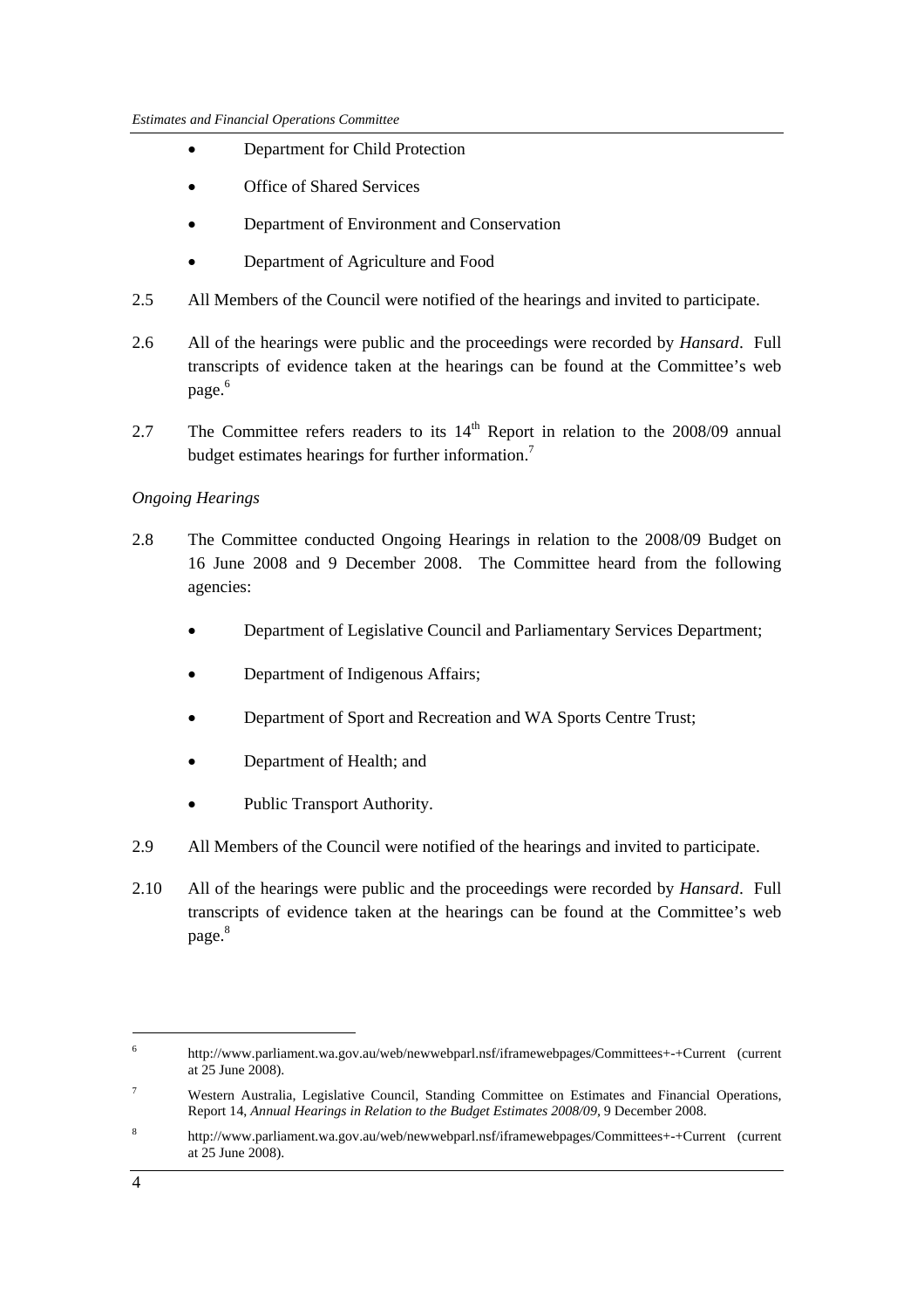## **Estimates of Expenditure Review - 2007/08 Budget Estimates**

### *Ongoing Hearings*

2.11 The Committee did not hold any budget estimates hearings in relation to the 2007/08 Budget during this report period. The Committee did, however, write to all agencies that appeared before the Committee in 2007 asking a series of questions in relation to the 2007/08 Budget estimates.

## **Inquiry into the Memorandum of Understanding between Balga Senior High School and Manufacturing Industry Training Services Pty Ltd (The Balga Works Program)**

- 2.12 On 28 June 2007 the Council referred an inquiry into the Memorandum of Understanding between Balga Senior High School and Manufacturing Industry Training Services Pty Ltd to the Committee. The Committee tabled its report in relation to the inquiry on 29 May 2008.<sup>9</sup>
- 2.13 Hon Peter Collier MLC was a substitute member for the inquiry for Hon Brian Ellis MLC. Hon Brian Ellis MLC was a participating member for the inquiry.
- 2.14 The Balga Works Program (**BWP**) was a program offering education, accommodation, assistance and support to young people disengaged from mainstream schooling and also to those in the juvenile justice system. The program commenced operating in February 2005 and ceased in October 2006.
- 2.15 The BWP operated for less than two years before it was closed down. The Committee in its inquiry investigated a range of allegations that in this time the program failed to provide the services that were promised to the young people, that the Government failed to provide duty of care to the students, that there were poor working conditions, that management was inadequate, that staff intimidation occurred, and that staff did not receive the proper award rates and conditions and were not paid.
- 2.16 The Committee attempted to ascertain the validity of these allegations and discover the reasons behind the closure of the BWP. The Committee identified a number of issues surrounding the BWP and made a number of recommendations to address these. The Committee in its report highlighted the ongoing need for a program of this type in Western Australia and made recommendations to assist in the establishment of such a program in the future.

#### **Budget of the Office of the Auditor General**

 9

2.17 The *Auditor General Act 2006* provides that it is a function of the Joint Standing Committee on Audit (**Joint Committee**) to make recommendations to the Treasurer in

Western Australia, Legislative Council, Report 12, *Balga Works Program,* 29 May 2008.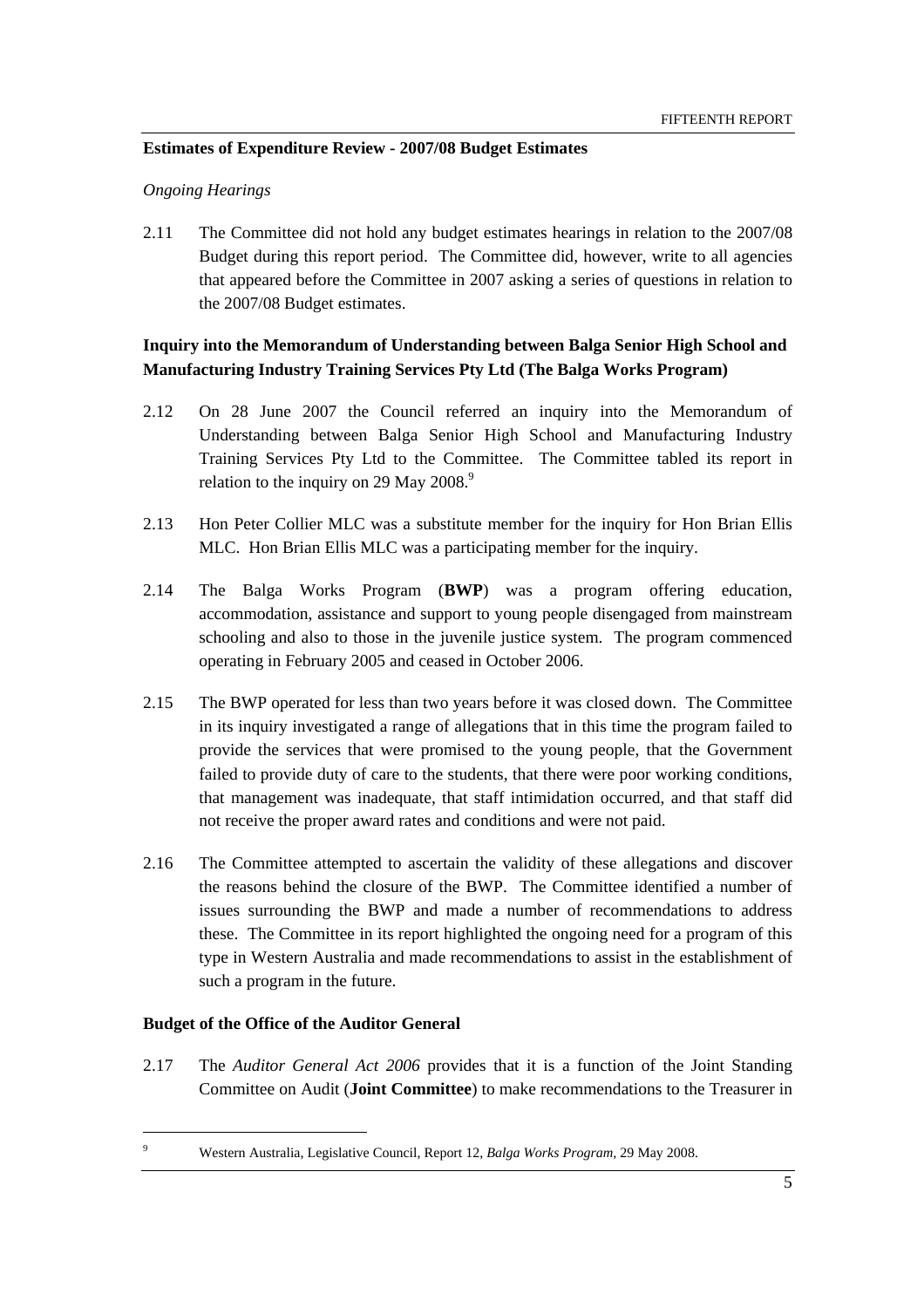relation to the budget of the Office of the Auditor General (**OAG**) for a financial year.10 (The *Auditor General Act 2006* provides that a Joint Committee be established comprising of an equal number of members appointed by each House.<sup>11</sup>)

- 2.18 The Committee noted that the Joint Committee has yet to be established and that it is proposed that Members from the Committee be appointed to the Joint Committee.<sup>12</sup> Thus, in the absence of the Joint Committee and in order to fulfil that function, the Committee resolved to provide the Auditor General with an opportunity to make a submission on the budget of the OAG for the 2008/09 financial year, with a view to making a recommendation to the Legislative Council and/or the Treasurer on the budget of the OAG.
- 2.19 The Committee tabled its report on 20 February 2008.<sup>13</sup>

#### **"Royalties for Regions" Policy**

- 2.20 The Committee resolved to commence an inquiry into the "Royalties for Regions" policy on Monday, 1 December 2008.
- 2.21 The terms of reference for the inquiry are:

The Committee is to inquire into and report upon the "Royalty for Regions" policy, including:

- a) to establish a clear understanding of the "Royalty for Regions" policy;
- b) how the policy will operate and be administered;
- c) what the Department of Treasury and Finance has done with respect to any modeling or cost-benefit analysis of the policy;
- d) the implications of the policy, including but not limited to:
	- the possible impacts of the policy on the State's AAA credit rating;
	- the possible impacts of the policy on the State's budget; and
	- the potential operational impact of the policy on government agencies.

 $\overline{a}$ 

<sup>10</sup> Section 44, *Auditor General Act 2006*.

<sup>11</sup> Section 43, *Auditor General Act 2006*.

<sup>&</sup>lt;sup>12</sup> Order of the Day No 387, Joint Standing Committee on Audit, 21 March 2007.

<sup>&</sup>lt;sup>13</sup> Western Australia, Legislative Council, Standing Committee on Estimates and Financial Operations, Report 11, *Budget of the Office of the Auditor General,* 20 February 2008.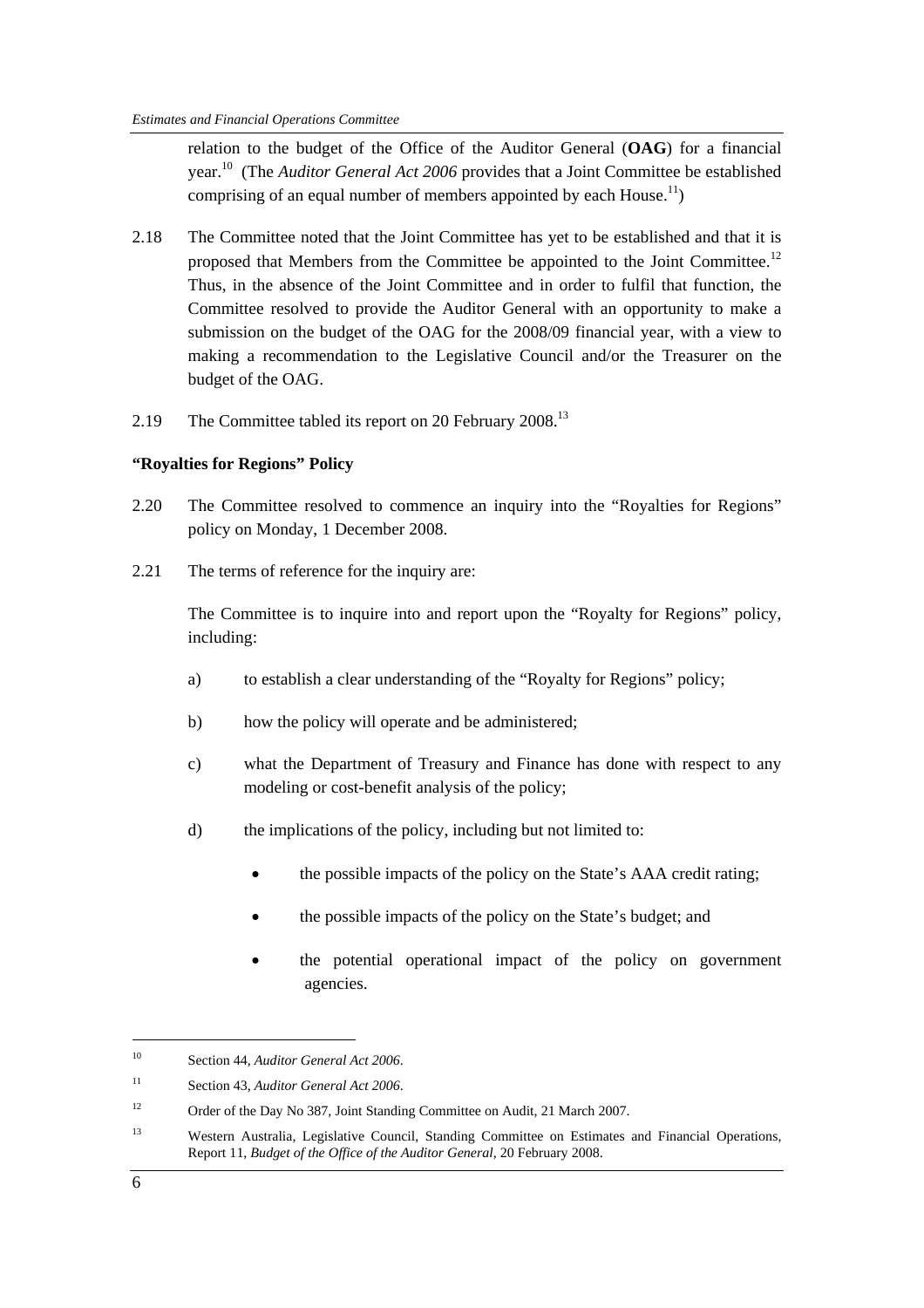- e) any other relevant matter, including but not limited to:
	- the ability of the government to adjust the policy in response to changing financial circumstances.
- 2.22 The Committee intends to report on the inquiry to the Legislative Council by Thursday, 14 May 2009.

#### **Public Sector Expenditure**

- 2.23 The Committee resolved to commence an inquiry into Public Sector Expenditure on 3 December 2008.
- 2.24 The terms of reference for the inquiry are:

The Committee is to inquire into and report on Government measures to audit the operational and financial performance of the Western Australian public sector, and any other means by which efficiencies in public sector expenditure can be gained and all the circumstances surrounding the implementation of a three per cent efficiency dividend including -

- a) the impacts of a three per cent efficiency dividend on the general level of service delivery across all agencies; in particular any impacts on service delivery to regional areas;
- b) consider alternative methods for achieving a three per cent reduction in government expenditure, including:
	- i) the approach of the former Government;
	- ii) whether certain agencies or functions of agencies should be exempt from the efficiency dividend; and
	- iii) whether the rate of the dividend should vary according to agency size or function, and if so specific advice on which agencies or functions should contribute a disproportionate share of savings over the forward estimates.
- c) whether a three per cent efficiency dividend has a disproportionate impact on smaller agencies, including whether or not smaller agencies are disadvantaged by poorer economies of scale or a relative inability to obtain funding for new policy proposals;
- d) what measures agencies are taking to implement a three per cent efficiency dividend, and the effect on their functions, performance and staffing arrangements;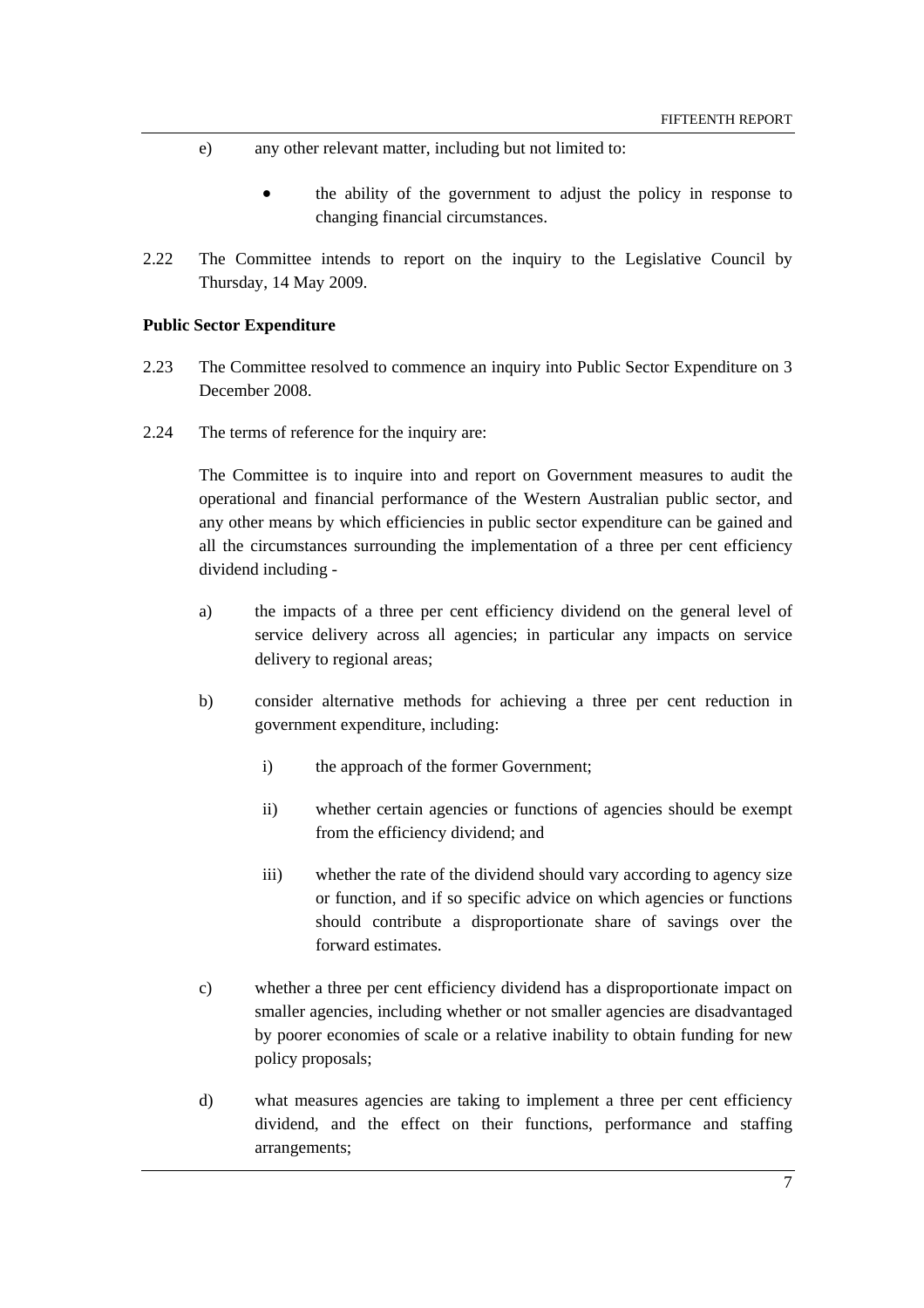- e) the impact of the current financial crisis on the state's economy and finances;
- f) the sustainability of the rate of growth in general government expenditure detailed in the 2008-09 budget;
- g) the sustainability of the forecast decrease in operating surplus detailed in the 2008-09 budget;
- h) the sustainability of the forecast increase in net debt detailed in the 2008-09 budget; and
- i) the impact of failing to fully implement a three per cent efficiency dividend on the operating surplus and net debt.

#### **Miscellaneous**

#### *Iron ore industry*

- 2.25 The Committee began preliminary enquiries into the iron ore industry in Western Australia in 2006. The Committee had deferred its consideration of possible inquiry into this matter until the Select Committee of Privilege on a Matter Arising in the Standing Committee on Estimates and Financial Operations (**Select Committee of Privilege**) had reported. The Select Committee of Privilege reported on 13 November 2007.14
- 2.26 Upon consideration the Committee resolved not to undertake an inquiry into this issue.

#### *Auditor General*

2.27 The Committee held an informal briefing with the Auditor General on 12 February 2008 on the issue of roll over of unspent funds by agencies.

#### *Department of Treasury and Finance*

2.28 The Committee held an informal private briefing with the Department of Treasury and Finance (DTF) on the issue of roll over of unspent funds by agencies on 2 April 2008.

## *Review of the presentation of the Budget Statements by the Department of Treasury and Finance*

2.29 The DTF advised the Committee that they were undertaking a review of the presentation of the budget papers and invited the Committee to make a submission to the review.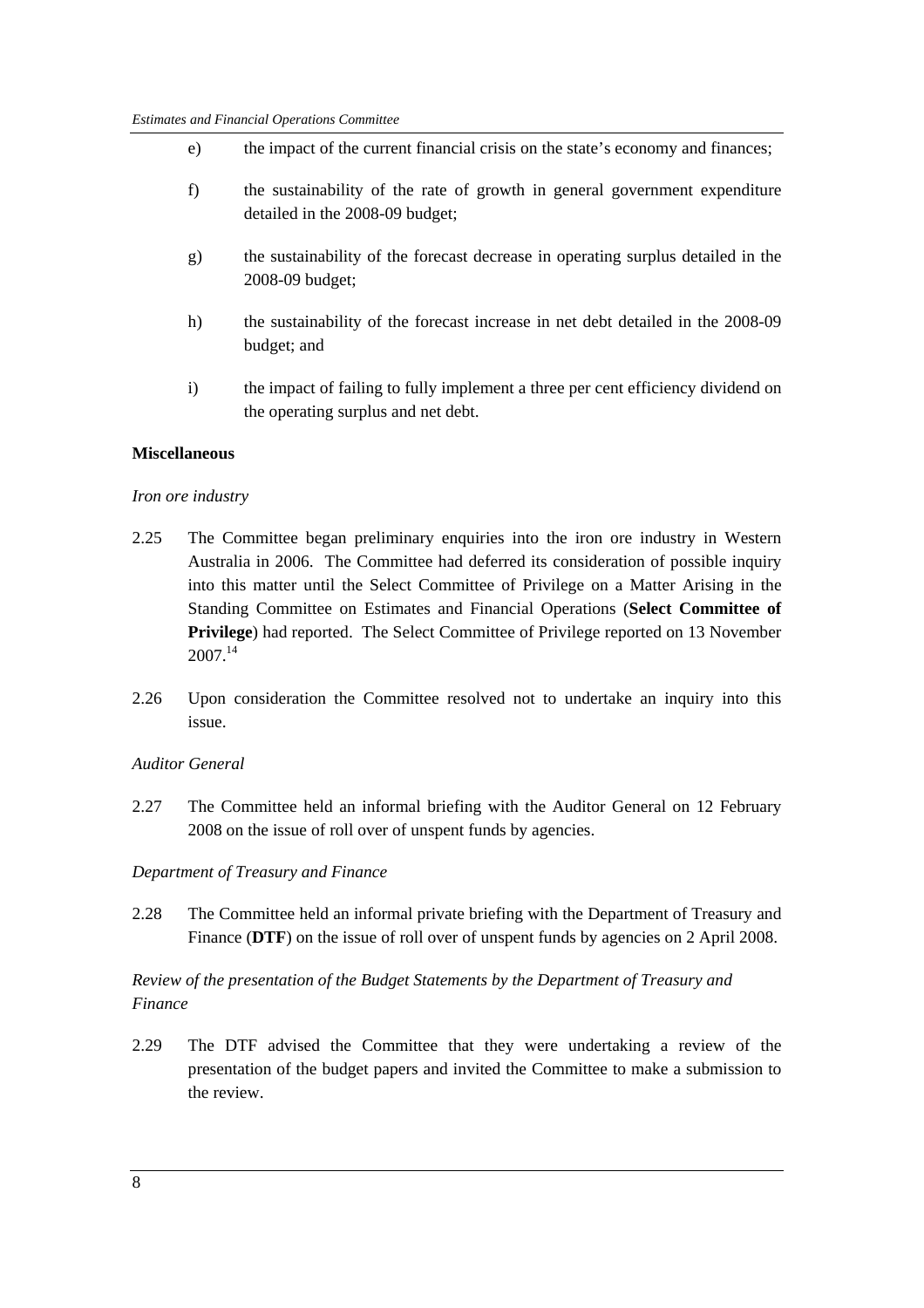- 2.30 The DTF provided a briefing to the Committee on the review on 10 April 2008 and all Members of the Legislative Council were invited to attend. Other than the Committee Members, only one other Member of the Legislative Council attended.
- 2.31 The Committee provided preliminary feedback to the DTF on the review of the presentation of the budget papers. The prorogation of the Legislative Council on 7 August 2008 prevented the Committee from providing further input into the review, due to the project timelines.

## **3 STATISTICS**

## **Reports tabled**

3.1 The Committee tabled 4 reports during this report period. These are listed in the table below.

#### **Table 1**

| Report Title                                                | <b>Tabled Date</b> |
|-------------------------------------------------------------|--------------------|
| Budget of the Office of the Auditor General                 | 20 February 2008   |
| Balga Works Program                                         | 29 May 2008        |
| Annual Report 2007                                          | 26 June 2008       |
| Annual Hearings in Relation to the Budget Estimates 2008/09 | 9 December 2008    |

### **Special reports tabled**

3.2 The Committee tabled 3 special reports during this report period. These are listed in the table below.

#### **Table 2**

| <b>Report Title</b>                                                                  | <b>Tabled Date</b> |
|--------------------------------------------------------------------------------------|--------------------|
| Special Report Advising of the 2008/09 Budget Estimates<br><b>Hearings</b>           | 10 April 2008      |
| Special Report Advising of the inquiry into the Royalty for<br><b>Regions Policy</b> | 2 December 2008    |
| Special Report Advising of the inquiry into Public Sector<br>Expenditure             | 9 December 2008    |

 14 Western Australia, Legislative Council, Report, *Select Committee of Privilege on a Matter Arising in the Standing Committee on Estimates and Financial Operations*, 13 November 2007.